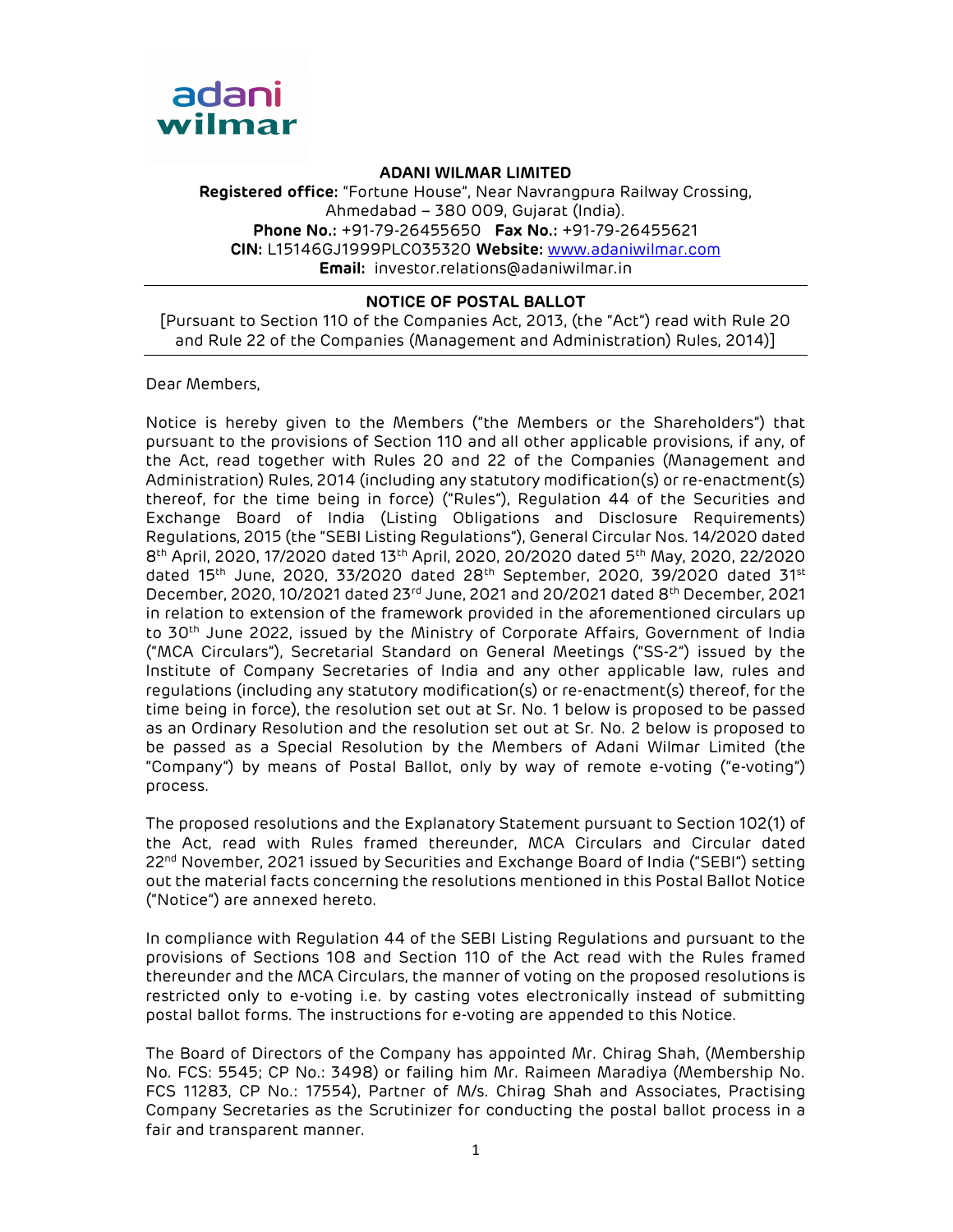

Members are requested to carefully read the instructions mentioned under the head 'Information and Instructions for e-voting' in this Notice and record their assent ("FOR") or dissent ("AGAINST") on the proposed resolutions through the e-voting process not later than 5:00 p.m. (IST) on Tuesday, May 17, 2022, failing which it will be considered that no reply has been received from the Member.

The Company has engaged the services of Central Depository Services (India) Limited (hereinafter referred to as "CDSL" or "Service Provider") for facilitating e-voting to enable the Members to cast their votes electronically instead of dispatching postal ballot forms. In accordance with the MCA Circulars, the Company has made necessary arrangements with M/s. Link Intime India Private Limited, Registrar and Share Transfer Agent ("RTA") to enable the Members to register their e-mail address. Those Members who have not yet registered their e-mail address are requested to register the same by following the procedure set out in this Notice. The postal ballot results will be submitted within 2 working days from conclusion of the e-voting period to the stock exchanges in accordance with the SEBI Listing Regulations.

The Scrutinizer will submit the results of the e-voting to the Chairman of the Company or any other authorized officer(s) of the Company after completion of the scrutiny of the e-voting. The results of the Postal Ballot along with the Scrutinizer's Report will also be displayed on the website of the Company at https://www.adaniwilmar.com, on the website of CDSL at www.evotingindia.com and the same shall also be displayed at the Registered Office of the Company while simultaneously being communicated to National Stock Exchange of India Limited and BSE Limited where the equity shares of the Company are listed.

The proposed resolutions, if approved, will be taken as having duly passed on the last date specified for e-voting by the requisite majority of Members by means of Postal Ballot, i.e. Tuesday, May 17, 2022.

#### SPECIAL BUSINESS:-

#### 1. To approve Material Related Party Transaction(s) to be entered into during the financial year 2022-2023.

To consider and if thought fit, to pass the following Resolution, as an Ordinary Resolution:

"RESOLVED THAT pursuant to the applicable provisions of the Companies Act, 2013 ("the Act") read with the rules framed thereunder (including any statutory amendment(s) or re-enactment(s) thereof, for the time being in force, if any), and in terms of Regulation 23 of the Securities and Exchange Board of India (Listing Obligations and Disclosure Requirements) Regulations, 2015 ("SEBI Listing Regulations"), as amended from time to time, the Members of the Company do hereby accord approval to the Board of Directors of the Company (hereinafter referred to as "Board", which term shall be deemed to include any duly authorized Committee constituted /empowered by the Board, from time to time, to exercise its powers conferred by this resolution), for entering into and / or carrying out and / or continuing with existing contracts / arrangements/ transactions (whether individual transaction or transaction(s) taken together or series of transaction(s) or otherwise), with Wilmar Trading Pte Ltd., being a related party of the Company, whether by way of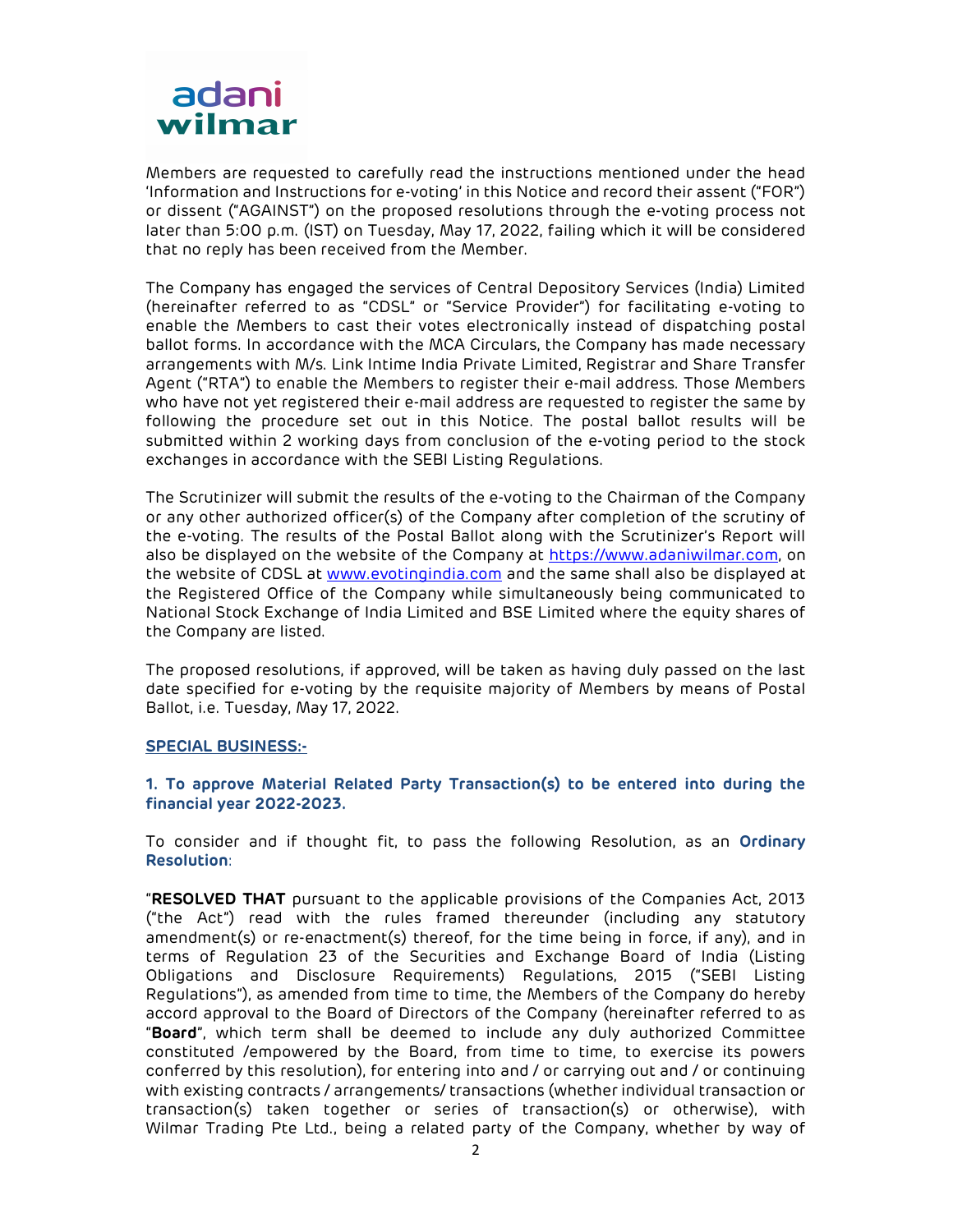

continuation(s) or renewal(s) or extension(s) or modification(s) of earlier/ arrangements/transactions or as fresh and independent transaction(s) or otherwise during the financial year 2022-2023, as per the details set out in the explanatory statement annexed to this notice, notwithstanding the fact that the aggregate value of all these transaction(s), whether undertaken directly or along with its subsidiaries, may exceed ₹ 1,000 Crores or 10% of the annual consolidated turnover as per the last audited financial statements of the Company, whichever is lower, or such other materiality threshold, as may be prescribed from time to time, provided however, that the said contract(s)/ arrangement(s)/ transaction(s) shall be carried out at an arm's length basis and in the ordinary course of business of the Company."

"RESOLVED FURTHER THAT the Board be and is hereby severally authorised to execute all such agreements, documents, instruments and writings as deemed necessary, with power to alter and vary the terms and conditions of such contracts/ arrangements/ transactions, settle all questions, difficulties or doubts that may arise in this regard, as they may in their sole and absolute discretion deem fit, file requisite forms with the regulatory authorities and to do all such acts, deeds, matters and things as may be considered necessary and appropriate and to delegate all or any of its powers herein conferred to any authorized person(s) to give effect to this resolution."

## 2. To approve and ratify Article Nos. 102, 115 and 156 of the Articles of Association of the Company.

To consider and if thought fit, to pass the following Resolution, as a Special Resolution:

**"RESOLVED THAT** pursuant to the provisions of Section 14 and other applicable provision(s), if any, of the Companies Act, 2013 ("the Act") (including any statutory amendment(s) or re-enactment(s) thereof, for the time being in force, if any) read with the rules framed made thereunder, as amended till date, the Securities and Exchange Board of India ("SEBI") letter dated October 14, 2021 on Draft Red Herring Prospectus in relation to the Initial Public Offer (IPO) of the Company and in accordance with the Second Amendment and Termination Agreement dated July 30, 2021 to the Shareholders' Agreement entered into between Adani Commodities LLP, Adani Enterprises Limited and Lence Pte. Ltd. ("the Promoters") and the Company, the consent of Members of the Company be and is hereby accorded for approving and ratifying the following special rights available to the Promoters of the Company as stated in the Articles of Association of the Company:

#### (i) Articles No. 102 – Board of Directors

Subject to applicable laws, the Company shall have a Board consisting of a minimum of 8 (eight) Directors and a maximum of 12 (twelve) Directors, excluding the Alternate Directors. The maximum number of Directors may be increased through a special resolution of the Shareholders. Subject to Indian Law, the number of Directors to be nominated by the Adani Group and LPL shall be as set out below: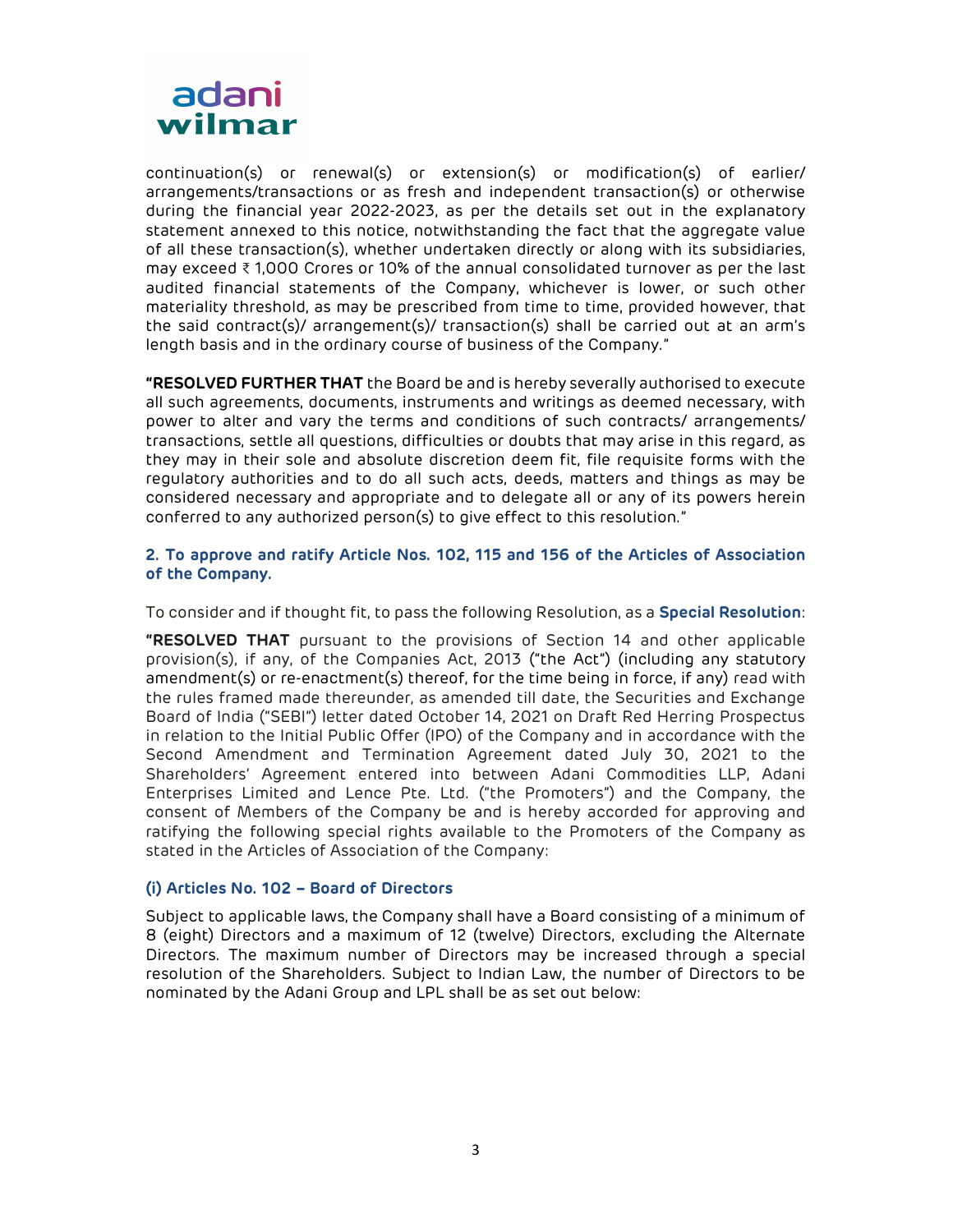

| Shareholding of each of the Adani   Number of   Number of Directors to<br>  Group or LPL, as applicable, as a   Directors to be   be nominated by LPL<br>percentage of the Equity Share nominated by the<br>capital of the Company (on a fully   Adani Group<br>diluted basis) |       |              |
|--------------------------------------------------------------------------------------------------------------------------------------------------------------------------------------------------------------------------------------------------------------------------------|-------|--------------|
| 30% or more                                                                                                                                                                                                                                                                    | Three | <b>Three</b> |
| 20% or more but less than 30%                                                                                                                                                                                                                                                  | Two   | Two          |
| Less than 20% but more than 10%                                                                                                                                                                                                                                                | One   | One          |

- (a) It is clarified that, for the purposes of calculating the shareholding percentage in the table above, the shareholding of the respective Promoters shall be considered on a fully diluted basis
- (b) In accordance with applicable laws, if there is a requirement of an increase or decrease in the number of Directors, or the number of Independent Directors, the increase or decrease shall be effected in a manner that permits, so far as possible under the applicable laws, regulations or policies of any other applicable jurisdiction, the rights available to the Promoters to continue *mutatis mutandis*.
- (c) The right to nominate Directors as set out in this Article 102 shall be subject to and shall become effective only upon receipt of approval by the shareholders of the Company by way of a special resolution in a general meeting which will be conducted promptly after the Listing Date in accordance with Indian Law.

## (ii) Articles 115 – Removal of Nominee Directors

- (a) Any Promoter entitled to nominate a person as Director will be entitled to remove any such Director by notice to that Director, the other Promoters and to the Company. Subject to applicable laws, any vacancy occurring on the Board by reason of the death, disqualification, inability to act, resignation or removal of any Director will be filled within 30 (thirty) days by a nominee of the same Promoter that nominated the vacating Director, so as to maintain a Board consisting of the number of nominees entitled to be nominated by such Promoter.
- (b) Subject to applicable laws, if any Director is likely to be absent for a continuous period of not less than three months from India in which the meetings of the Board are ordinarily held, the Board will, at the request of the Promoter that nominated that Director, appoint an Alternate Director in accordance with clause 105 herein, proposed by that Promoter for the absent Director. Where the Director likely to be absent is a nominee of the Adani Group, only a person selected by the Adani Group and, where the Director likely to be absent is a nominee of LPL, only a person selected by LPL, will be appointed as the Alternate Director by the Board. Each Promoter will cause the Directors nominated by it to vote in favour of the appointment of each of those individuals proposed to serve as Alternate Directors. Alternate Directors may serve on Board committees in the absence of absent Directors nominated to those committees.

## (iii) Article 156 – Provision of Information

So long as a Promoter holds at least 10% of the Equity Share capital on a fully diluted basis, subject to applicable laws, including the codes formulated by the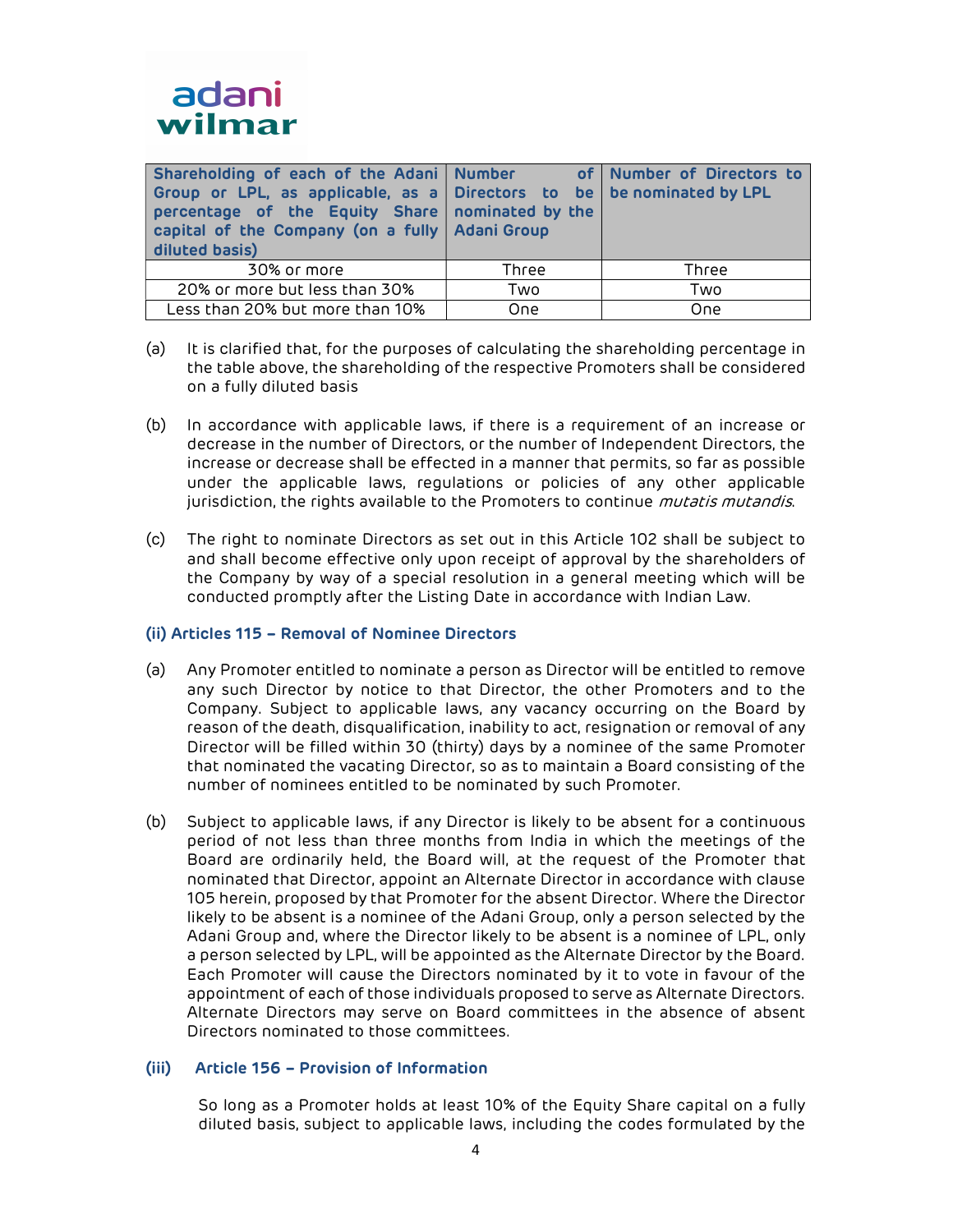

Company under the Securities and Exchange Board of India (Prohibition of Insider Trading) Regulations, 2015, the Company will provide:

- (a) information (including business, operational or financial information) that a Promoter or its Affiliates may request in connection with any applicable law (including requirements with respect to regulatory audits, review, filings, reports or submissions) in their respective jurisdictions or regulatory requirement or in connection with any legal or regulatory proceedings;
- (b) as and when requested by any Promoter or any of its Affiliates, financial statements of the Company requested by the Promoter or any of its Affiliates in accordance with the accounting standards or practices generally accepted in India and, if requested, the Republic of Singapore or for the purposes of its/their consolidation of financial statements; and
- (c) on request by any Promoter, will provide any additional financial information monthly or as at the end of any quarter during the financial year as such Promoter or its Affiliates may reasonably require.

The right to information as set out in this Article 156 shall be subject to and shall become effective only upon receipt of approval by the shareholders of the Company by way of a special resolution in a general meeting which will be conducted promptly after the Listing Date in accordance with Indian Law.

> By order of the Board For, Adani Wilmar Limited

 Sd/- Darshil Lakhia Company Secretary Membership No: ACS 20217

Registered Office: "Fortune House" Near. Navrangpura Railway Crossing, Ahmedabad – 380009 Gujarat, India CIN – L15146GJ1999PLC035320 E-mail: investor.relations@adaniwilmar.in Website : www.adaniwilmar.com

Place: Ahmedabad Date: April 12, 2022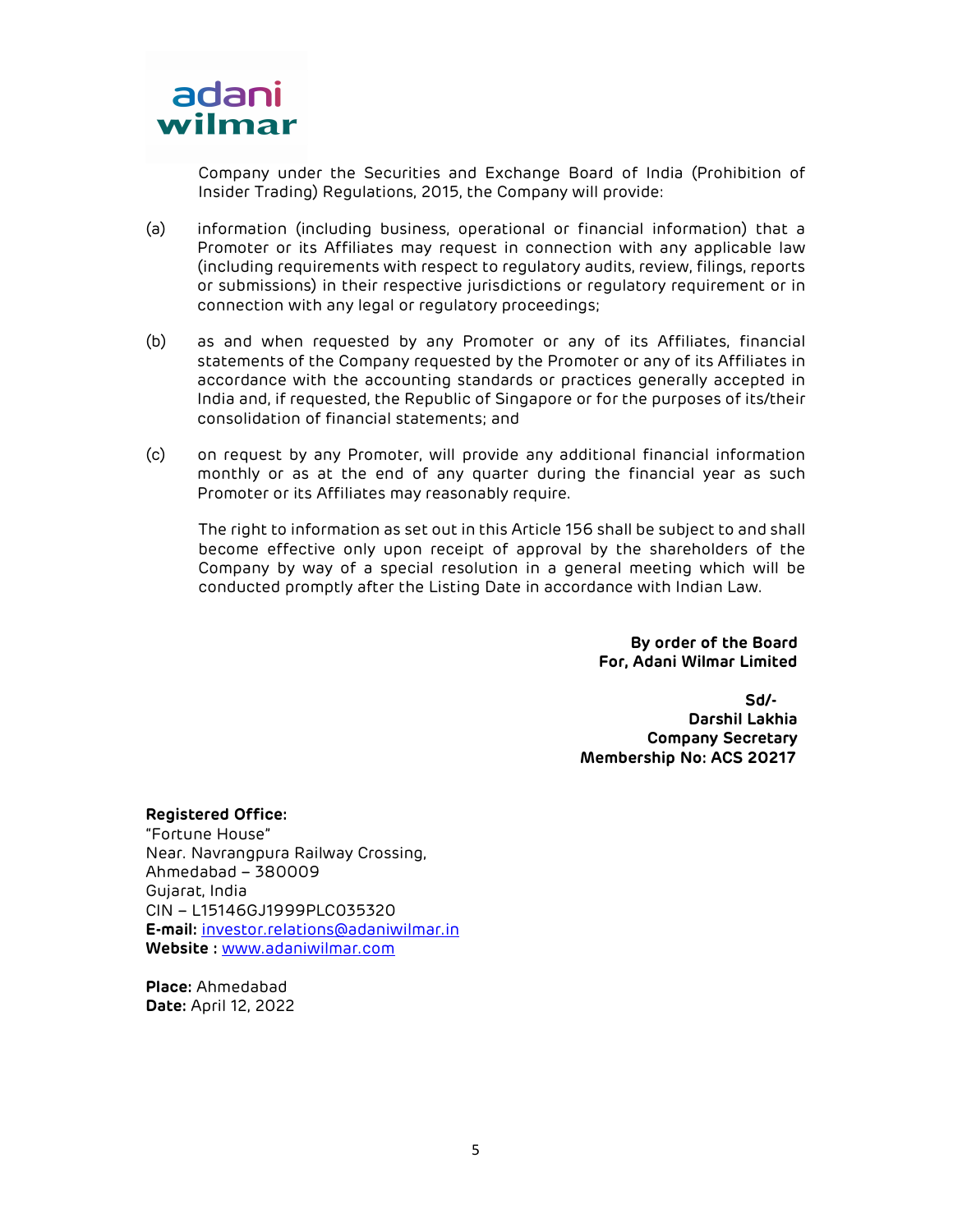

### NOTES:

1. The Explanatory Statement pursuant to Section 102 read with Section 110 and other applicable provisions of the Act read with the rules framed thereunder concerning the special business in respect of item nos. 1 and 2 as set out above is annexed hereto and forms part of this Notice.

2. On account of the outbreak of the COVID-19 pandemic and in accordance with the MCA Circulars and the SEBI Listing Regulations, the Company is sending the Notice in electronic form only by e-mail to all Members, whose names appear in the Register of Members/Register of Beneficial Owners maintained by the Depositories viz., National Securities Depository Limited (the "NSDL") and Central Depository Services (India) Limited (the "CDSL") as on Friday, April 8, 2022 (the "Cut-Off Date") and who have registered their e-mail addresses, in respect of electronic holdings, with the Depository through the concerned Depository Participants and in respect of physical holdings, with the Registrar and Share Transfer Agent of the Company, M/s. Link Intime India Private Limited (the "RTA"), in accordance with the provisions of the Act read with the rules framed thereunder and the framework provided under the MCA circulars. Cut-Off Date is for determining the eligibility to vote by electronic means. A person who is not a member as on the Cut-Off Date or who becomes a member of the Company after the Cut-Off Date should treat this Notice for information only.

3.In accordance with the MCA Circulars, the Notice is being sent in electronic form only. The hard copy of the Notice along with the Postal Ballot forms and pre-paid business envelope will not be sent to the Members for the Postal Ballot. Accordingly, the communication of the assent or dissent of the Members would take place through the e-voting system only.

4. In compliance with the provisions of Section 108 and 110 of the Act read with Rules 20 and 22 of the Companies (Management and Administration) Rules, 2014, as amended from time to time, Regulation 44 of the SEBI Listing Regulations and Secretarial Standard (SS)-2 issued by the Institute of Company Secretaries of India on General Meeting, the Company is offering e-voting facility to enable the Members to cast their votes electronically. The instructions for e-voting are provided as part of this Notice.

5. In light of the MCA Circulars, Members who have not registered their e-mail addresses and in consequence the e-voting notice could not be serviced, may temporarily get their e-mail address registered with the Company's RTA, M/s. Link Intime India Private Limited, by clicking the link: https://linkintime.co.in/emailreg/email\_register.html.

Post successful registration of the e-mail, the member would get soft copy of the notice and the procedure for e-voting along with the User ID and Password to enable e-voting for this Postal Ballot. In case of any queries, member may write to rnt.helpdesk@linkintime.co.in or contact Mr. Jayprakash, VP of Link Intime India Private Limited at 022-49186270.

6. It is clarified that for permanent registration of e- mail address, the members are however requested to register their e-mail address, in respect of electronic holdings with the Depository through the concerned Depository Participants and in respect of physical holdings with the Company's RTA to enable servicing of notices, etc. electronically to their e-mail address.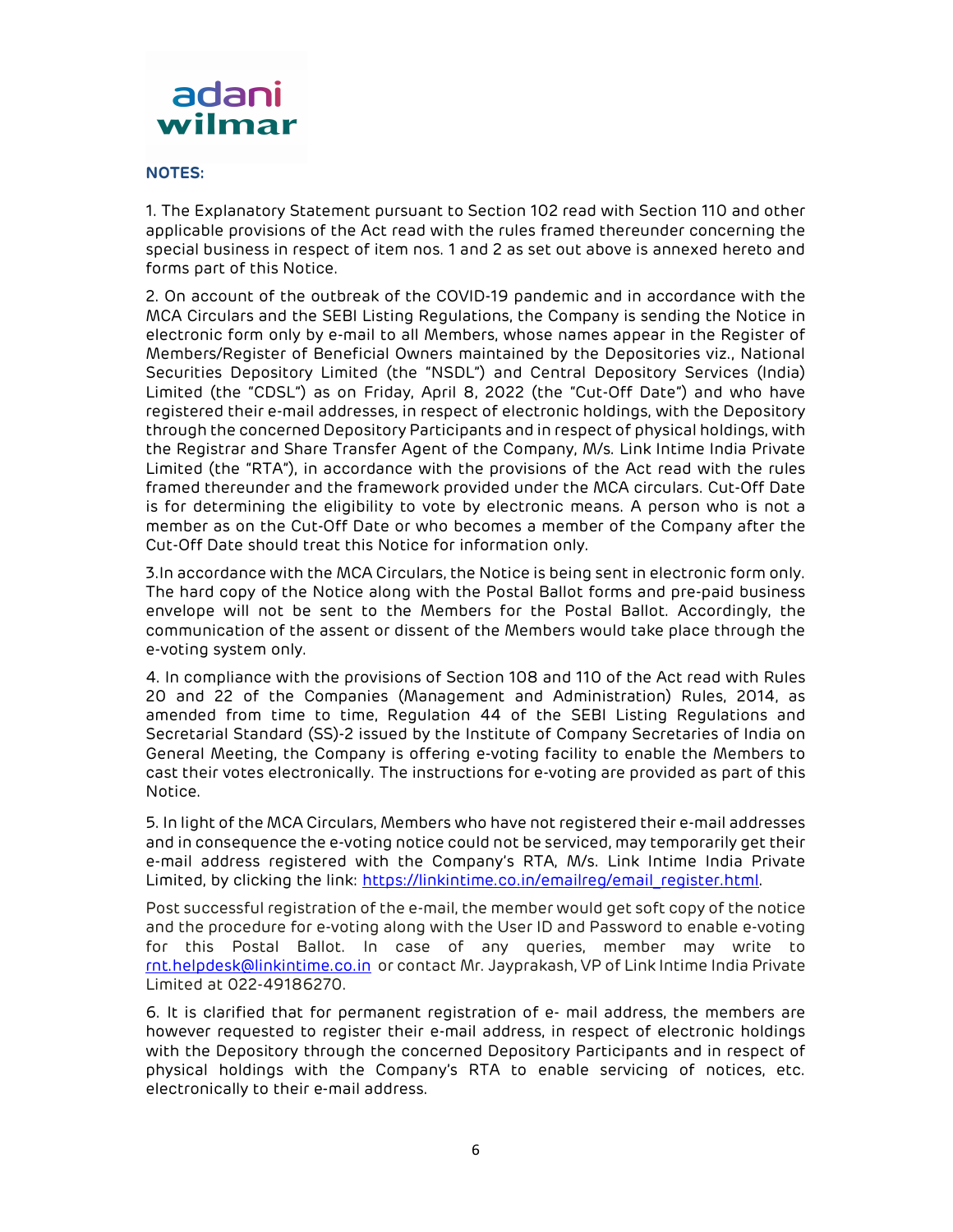# adani wilmar

7. The e-voting rights of the Shareholders / beneficiary owners shall be reckoned on the shares held by them as on Friday, April 8, 2022 being the Cut-off date for the purpose. The shareholders of the Company holding shares either in dematerialised or in physical form, as on the Cut-off date, can cast their vote electronically.

8. The voting rights for the equity shares of the Company are one vote per equity share, registered in the name of the member. The voting rights of the members shall be in proportion to the percentage of paid-up share capital of the Company held by them. In case of joint holders, only such joint holder who is higher in the order of names will be entitled to vote.

9. A member cannot exercise his/ her vote through proxy on postal ballot. However corporate and institutional members shall be entitled to vote through their authorised representatives. Corporate and institutional members (are required to send scanned certified true copy (PDF Format) of the board resolution/authority letter, power of attorney together with attested specimen signature(s) of the duly authorised representative(s), to the Scrutinizer by e-mail to pcschirag@gmail.com with a copy marked to helpdesk.evoting@cdslindia.com .

10. Once the vote is cast, whether partially or otherwise, the member shall not be allowed to change it subsequently or cast the vote again.

11. Postal Ballot (e-voting) commences on Monday April 18, 2022 (9.00 a.m. IST) and ends on Tuesday May 17, 2022 (5.00 p.m. IST). At the end of the e-voting period, the facility shall forthwith be blocked and e-voting shall not be allowed beyond the said date and time.

12. The proposed resolutions, if approved, by requisite majority, shall be deemed to have been passed on the last date of e-voting, which would be May 17, 2022. The resolutions passed by the Members through Postal Ballot are deemed to have been passed as if the same have been passed at a general meeting of the Members.

13. This Notice shall also be available on the website of the Company at www.adaniwilmar.com, websites of the stock exchanges where the equity shares of the Company are listed, i.e. National Stock Exchange of India Limited and BSE Limited at www.nseindia.com and www.bseindia.com respectively, and on the website of Central Depository Services (India) Limited ("CDSL") at www.evotingindia.com .

14. All the documents referred to in the explanatory statement will be available for inspection electronically until the last date for receipt of votes through the e-voting process. Members seeking to inspect such documents can send an email to investor.relations@adaniwilmar.in.

## General information and instructions relating to e-voting:-

- (i) The voting period begins on Monday, April 18, 2022 (9.00 a.m. IST) and ends on Tuesday, May 17, 2022 (5.00 p.m. IST). During this period, the shareholders of the Company, holding shares either in physical form or in dematerialized form, as on the cut-off date (record date) viz. April 8, 2022 may cast their votes electronically. The e-voting module shall be disabled by CDSL for voting thereafter.
- (ii) Pursuant to SEBI Circular No. SEBI/HO/CFD/CMD/CIR/P/2020/242 dated 9th December, 2020 and under Regulation 44 of the SEBI Listing Regulations, listed entities are required to provide remote e-voting facility to its shareholders, in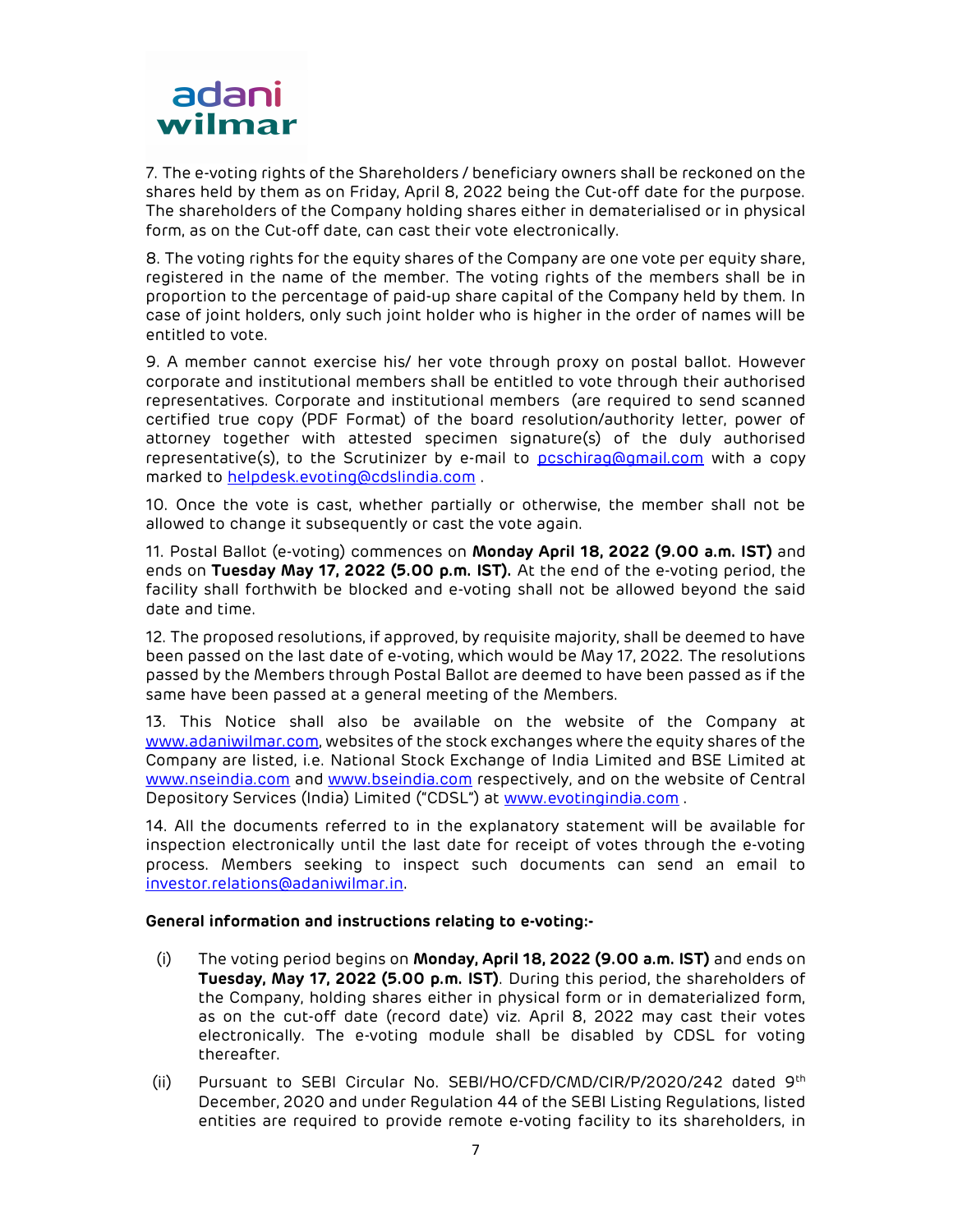

respect of all shareholders' resolutions. Individual shareholders holding securities in demat mode are allowed to vote through their demat account maintained with Depositories and Depository Participants. Shareholders are advised to update their mobile number and E-mail ID in their demat accounts in order to access e-voting facility.

Pursuant to abovesaid SEBI Circular, Login method for e-voting for Individual shareholders holding securities in Demat mode is given below:

| Type of shareholders                                                            | Login Method                                                                                                                                                                                                                                                                                                                                                                                                                                                                                                                                                                                                            |  |
|---------------------------------------------------------------------------------|-------------------------------------------------------------------------------------------------------------------------------------------------------------------------------------------------------------------------------------------------------------------------------------------------------------------------------------------------------------------------------------------------------------------------------------------------------------------------------------------------------------------------------------------------------------------------------------------------------------------------|--|
| Individual shareholders<br>holding<br>securities<br>in.<br>Demat mode with CDSL | 1)<br>Users who have opted for CDSL Easi / Easiest facility,<br>can login through their existing user id and password.<br>Option will be made available to reach e-voting page<br>without any further authentication. The URL for<br>users to login to Easi / Easiest facility are<br>https://web.cdslindia.com/myeasi/home/login or visit<br>www.cdslindia.com and click on Login icon and select<br>New System Myeasi.                                                                                                                                                                                                |  |
|                                                                                 | 2) After successful login the Easi / Easiest user will be<br>able to see the e-voting option for eligible companies<br>where the e-voting is in progress as per the<br>information provided by Company. On clicking the e-<br>voting option, the user will be able to see e-voting<br>page of the e-voting service provider for casting<br>his/her vote during the remote e-voting period.<br>Additionally, there are also links provided to access<br>the system of all e-Voting Service Providers i.e.<br>CDSL/NSDL/KARVY/LINKINTIME, so that the user can<br>visit the e-Voting service providers' website directly. |  |
|                                                                                 | 3)<br>If the user is not registered for Easi/Easiest, option to<br>available<br>register<br>İS.<br>at<br>https://web.cdslindia.com/myeasi/Registration/EasiR<br>egistration                                                                                                                                                                                                                                                                                                                                                                                                                                             |  |
|                                                                                 | 4) Alternatively, the user can directly access e-voting<br>page by providing Demat Account Number and PAN<br>No.<br>from<br>e-voting<br>link<br>available<br>on www.cdslindia.com home page. The system will<br>authenticate the user by sending OTP on the<br>registered Mobile & E-mail ID as recorded in the<br>Demat Account. After successful authentication,<br>user will be able to see the e-voting option where the<br>e-voting is in progress and will also be able to directly<br>access the system of all e-Voting Service Providers.                                                                       |  |
| Individual shareholders<br>holding securities in<br>demat mode with NSDL        | If you are already registered for NSDL IDeAS facility,<br>1)<br>please visit the e-services website of NSDL. Open web<br>the<br>following<br>URL:<br>browser<br>by<br>typing<br>https://eservices.nsdl.com<br>either on a Personal<br>Computer or on a mobile. Once the home page of E-<br>services is launched, click on the "Beneficial Owner"<br>icon under "Login" which is available under 'IDeAS'<br>section. A new screen will open. You will have to                                                                                                                                                            |  |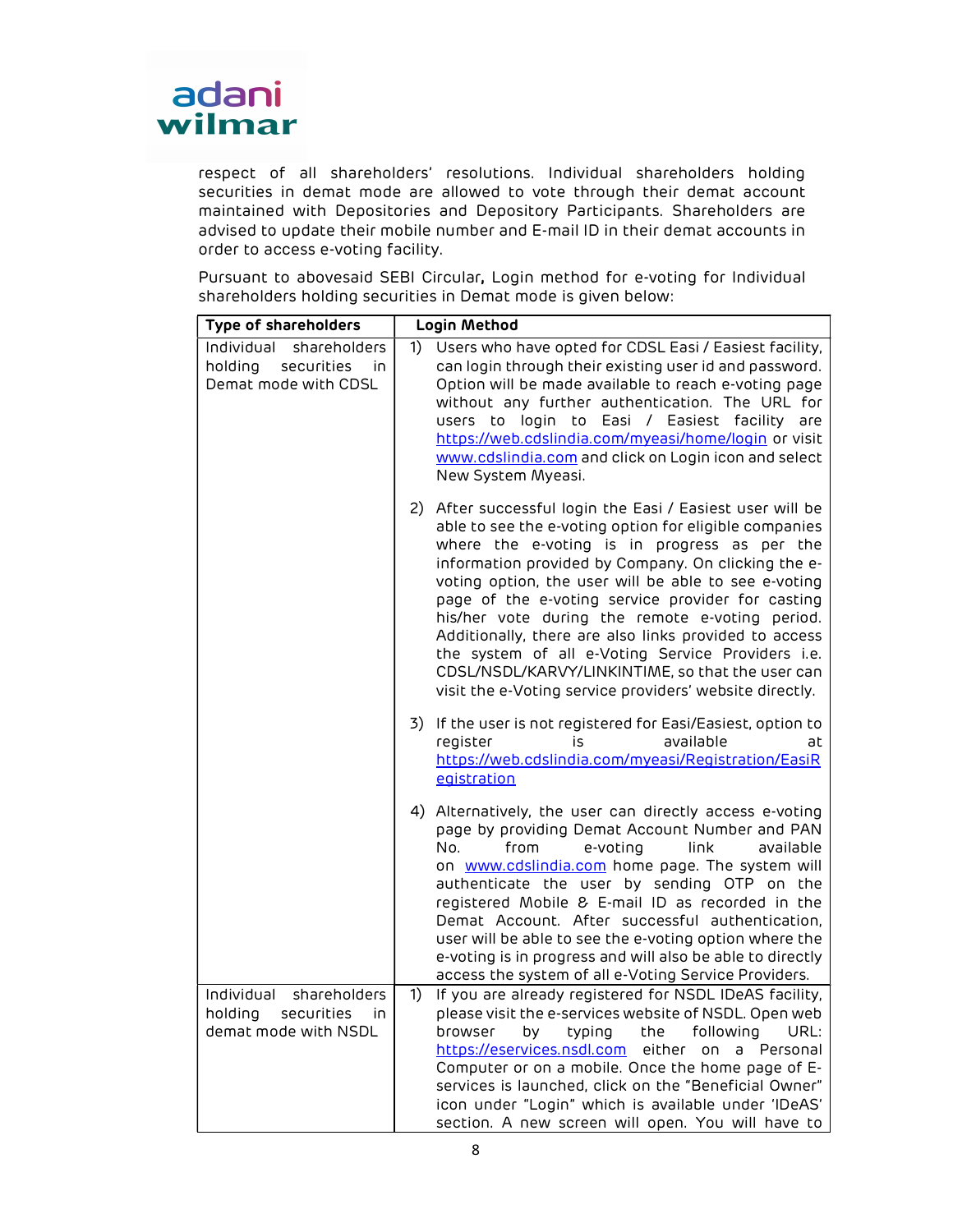

|                                                                                                                                         | enter your User ID and Password. After successful<br>authentication, you will be able to see e-voting<br>services. Click on "Access to E-voting" under e-voting<br>services and you will be able to see e-voting page.                                                                                                                                                                                                                                                                                                                                                                                                                                                                                                                                                                                                                                              |
|-----------------------------------------------------------------------------------------------------------------------------------------|---------------------------------------------------------------------------------------------------------------------------------------------------------------------------------------------------------------------------------------------------------------------------------------------------------------------------------------------------------------------------------------------------------------------------------------------------------------------------------------------------------------------------------------------------------------------------------------------------------------------------------------------------------------------------------------------------------------------------------------------------------------------------------------------------------------------------------------------------------------------|
|                                                                                                                                         | Click on the company name or e-voting service<br>provider name and you will be re-directed to e-voting<br>service provider website for casting your vote during                                                                                                                                                                                                                                                                                                                                                                                                                                                                                                                                                                                                                                                                                                     |
|                                                                                                                                         | the remote e-voting period.<br>If the user is not registered for IDeAS E-services,<br>2)<br>register<br>option<br>to<br>is<br>available<br>at<br>Select "Register Online<br>https://eservices.nsdl.com.<br>"Portal<br><b>IDeAS</b><br>for<br>click<br>or<br>at<br>https://eservices.nsdl.com/SecureWeb/IdeasDirectR                                                                                                                                                                                                                                                                                                                                                                                                                                                                                                                                                 |
|                                                                                                                                         | eq.jsp<br>3) Visit the e-voting website of NSDL. Open web<br>browser<br>by<br>typing<br>the<br>following<br>URL:<br>https://www.evoting.nsdl.com/ either on a Personal<br>Computer or on a mobile. Once the home page of e-<br>voting system is launched, click on the icon "Login"<br>which is available under 'Shareholder/Member'<br>section. A new screen will open. You will have to<br>enter your User ID (i.e. your sixteen digit demat<br>account number held with NSDL), Password/OTP and<br>a verification code as shown on the screen. After<br>successful authentication, you will be redirected to<br>NSDL website wherein you can see e-voting page.<br>Click on the company name or e-voting service<br>provider name and you will be redirected to e-voting<br>service provider website for casting your vote during<br>the remote e-voting period. |
| Individual<br>shareholders<br>(holding<br>securities<br>in<br>demat mode) who wish<br>to login through their<br>Depository Participants | You can also login using the login credentials of your<br>demat account through your Depository Participant<br>registered with NSDL/CDSL for e-voting facility. After<br>successful login, you will be able to see e-voting option.<br>Once you click on e-voting option, you will be<br>redirected to NSDL/CDSL website after successful<br>authentication, wherein you can see e-voting feature.<br>Click on the company name or e-voting service provider<br>name and you will be redirected to e-voting service<br>provider website for casting your vote during the<br>remote e-voting period.                                                                                                                                                                                                                                                                 |

Important note: Members who are unable to retrieve User ID/ Password are advised to use Forget User ID and Forget Password option available at the abovementioned website(s).

(iii) Helpdesk for Individual Shareholders holding securities in demat mode for any technical issues related to login through Depository i.e. NSDL and CDSL:-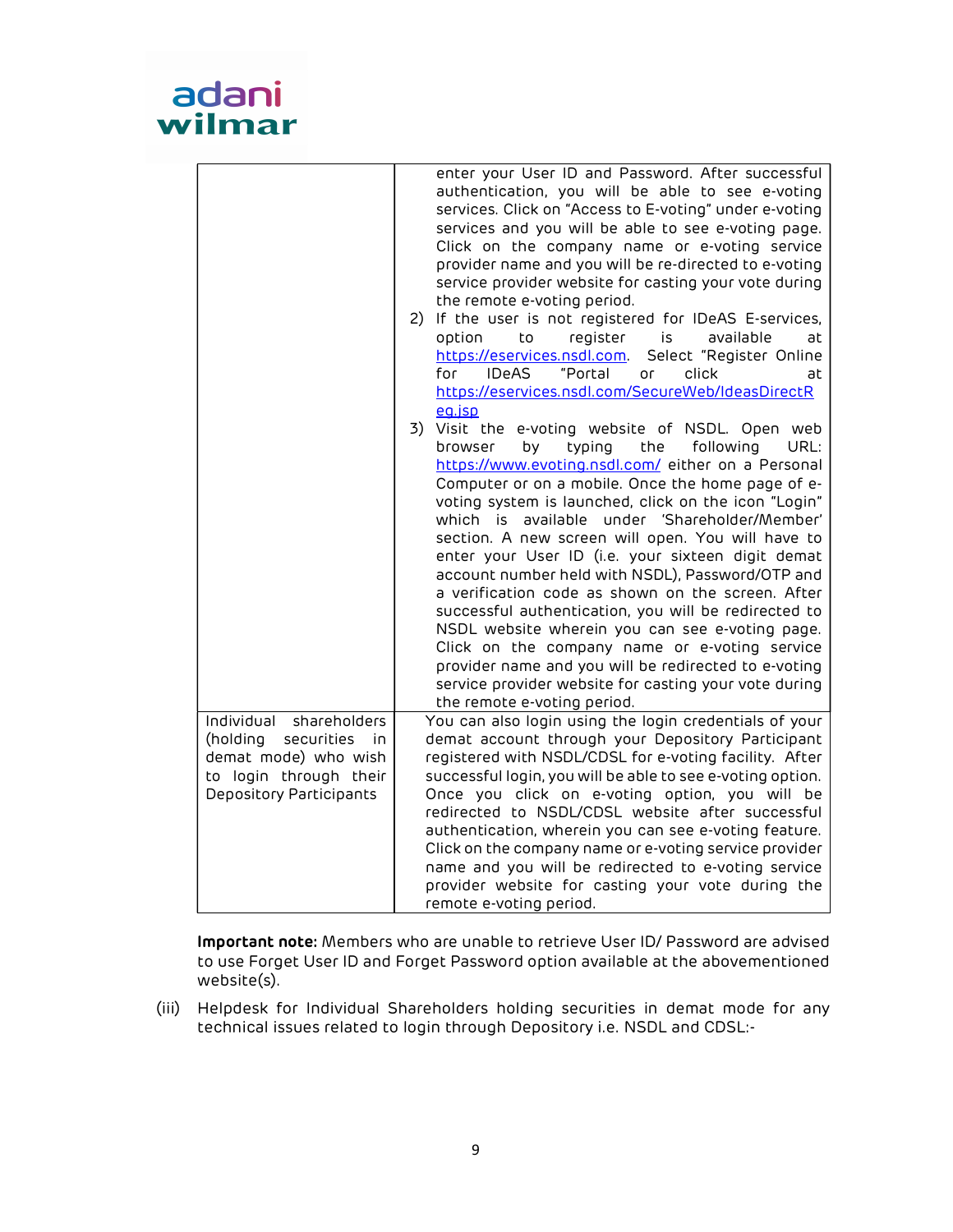| Login type                                                                      | <b>Helpdesk details</b>                                                                                                                                                                  |
|---------------------------------------------------------------------------------|------------------------------------------------------------------------------------------------------------------------------------------------------------------------------------------|
| Individual Shareholders holding<br>securities in Demat mode with<br><b>NSDL</b> | Members facing any technical issue in login<br>can contact NSDL helpdesk by sending a<br>request at evoting@nsdl.co.in or call at toll free<br>no.: 1800 1020 990 and 1800 22 44 30      |
| Individual Shareholders holding<br>securities in Demat mode with<br><b>CDSL</b> | Members facing any technical issue in login<br>can contact CDSL helpdesk by sending a<br>request at helpdesk.evoting@cdslindia.com or<br>contact at 022-23058738 and 22-23058542-<br>43. |

- (iv) Login method for e-voting for shareholders other than individual shareholders holding shares in Demat form and physical shareholders:
	- 1) The shareholders should log on to the e-voting website www.evotingindia.com.
	- 2) Click on "Shareholders" module.
	- 3) Now enter your User ID
		- a. For CDSL: 16 digits beneficiary ID,
		- b. For NSDL: 8 Character DP ID followed by 8 Digits Client ID,
		- c. Shareholders holding shares in physical form should enter folio number registered with the Company.
	- 4) Next enter the image verification as displayed and click on Login.
	- 5) If you are holding shares in demat form and had logged on to www.evotingindia.com and voted on an earlier e-voting of any company, then your existing password is to be used.
	- 6) If you are a first-time user, follow the steps given below:

| For Physical shareholders and other than individual shareholders holding |                                                                                                                                                                                       |  |  |
|--------------------------------------------------------------------------|---------------------------------------------------------------------------------------------------------------------------------------------------------------------------------------|--|--|
|                                                                          | shares in Demat Mode                                                                                                                                                                  |  |  |
| <b>PAN</b>                                                               | Enter your 10 digit alpha-numeric PAN issued by Income Tax                                                                                                                            |  |  |
|                                                                          | Department (Applicable for both demat shareholders as well                                                                                                                            |  |  |
|                                                                          | as physical shareholders)                                                                                                                                                             |  |  |
|                                                                          | Shareholders who have not updated their PAN with the<br>Company/RTA/Depository Participant are requested to use<br>the sequence number sent by Company/RTA or contact<br>Company/RTA. |  |  |
| Dividend                                                                 | Enter the Dividend Bank Details or Date of Birth (in                                                                                                                                  |  |  |
| dd/mm/yyyy format) as recorded in your demat account or in<br>Bank       |                                                                                                                                                                                       |  |  |
| Details                                                                  | the Company records in order to login.                                                                                                                                                |  |  |
| OR.<br>Date<br><b>Birth</b><br>Ωf<br>(DOB)                               | If both the details are not recorded with the Depository or<br>Company, please enter the member id / folio number in the<br>Dividend Bank details field.                              |  |  |

7) After entering these details appropriately, click on "SUBMIT" tab.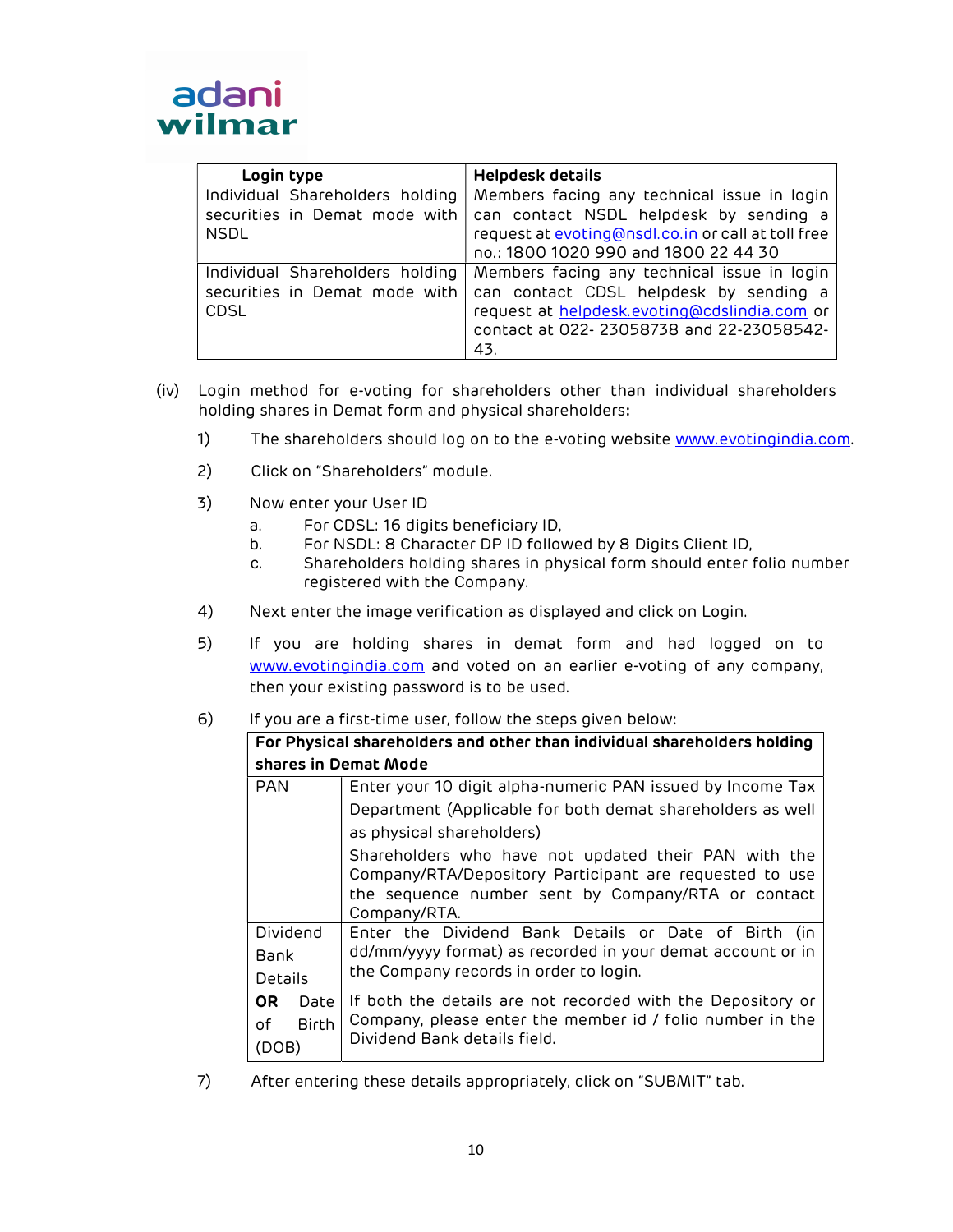# adani wilmar

- 8) Shareholders holding shares in physical form will then directly reach the company selection screen. However, shareholders holding shares in demat form will now reach 'Password Creation' menu wherein they are required to mandatorily enter their login password in the new password field. Kindly note that this password is to be also used by the demat holders for voting for resolutions of any other company on which they are eligible to vote, provided that company opts for remote e-voting through CDSL platform. It is strongly recommended not to share your password with any other person and take utmost care to keep your password confidential.
- 9) For shareholders holding shares in physical form, the details can be used only for e-voting on the resolutions contained in this Notice.
- 10) Click on the EVSN for the Company which is 220412005.
- 11) On the voting page, you will see "RESOLUTION DESCRIPTION" and against the same the option "YES/NO" for voting. Select the option YES or NO as desired. The option YES implies that you assent to the Resolution and option NO implies that you dissent to the Resolution.
- 12) Click on the "RESOLUTIONS FILE LINK" if you wish to view the entire resolution details.
- 13) After selecting the resolution, you have decided to vote on, click on "SUBMIT". A confirmation box will be displayed. If you wish to confirm your vote, click on "OK", else to change your vote, click on "CANCEL" and accordingly modify your vote.
- 14) Once you "CONFIRM" your vote on the resolution, you will not be allowed to modify your vote.
- 15) You can also take a print of the votes cast by clicking on "**Click here to print**" option on the voting page.
- 16) If a demat account holder has forgotten the login password then enter the User ID and the image verification code and click on Forgot Password and enter the details as prompted by the system.
- 17) Remote e voting Facility for Non Individual Shareholders and Custodians:
	- Non-Individual shareholders (i.e. other than individuals, HUF, NRI etc.) and custodians are required to log on to www.evotingindia.com and register themselves in the "Corporates" module.
	- A scanned copy of the Registration Form bearing the stamp and sign of the entity should be emailed to helpdesk.evoting@cdslindia.com.
	- After receiving the login details, a Compliance User should be created using the admin login and password. The Compliance User would be able to link the account(s) for which they wish to vote on.
	- The list of accounts linked in the login should be mailed to helpdesk.evoting@cdslindia.com and on approval of the accounts they would be able to cast their vote(s).
	- A scanned copy of the Board Resolution and Power of Attorney (POA) which they have issued in favour of the custodian, if any, should be uploaded in PDF format in the system for the scrutinizer to verify the same.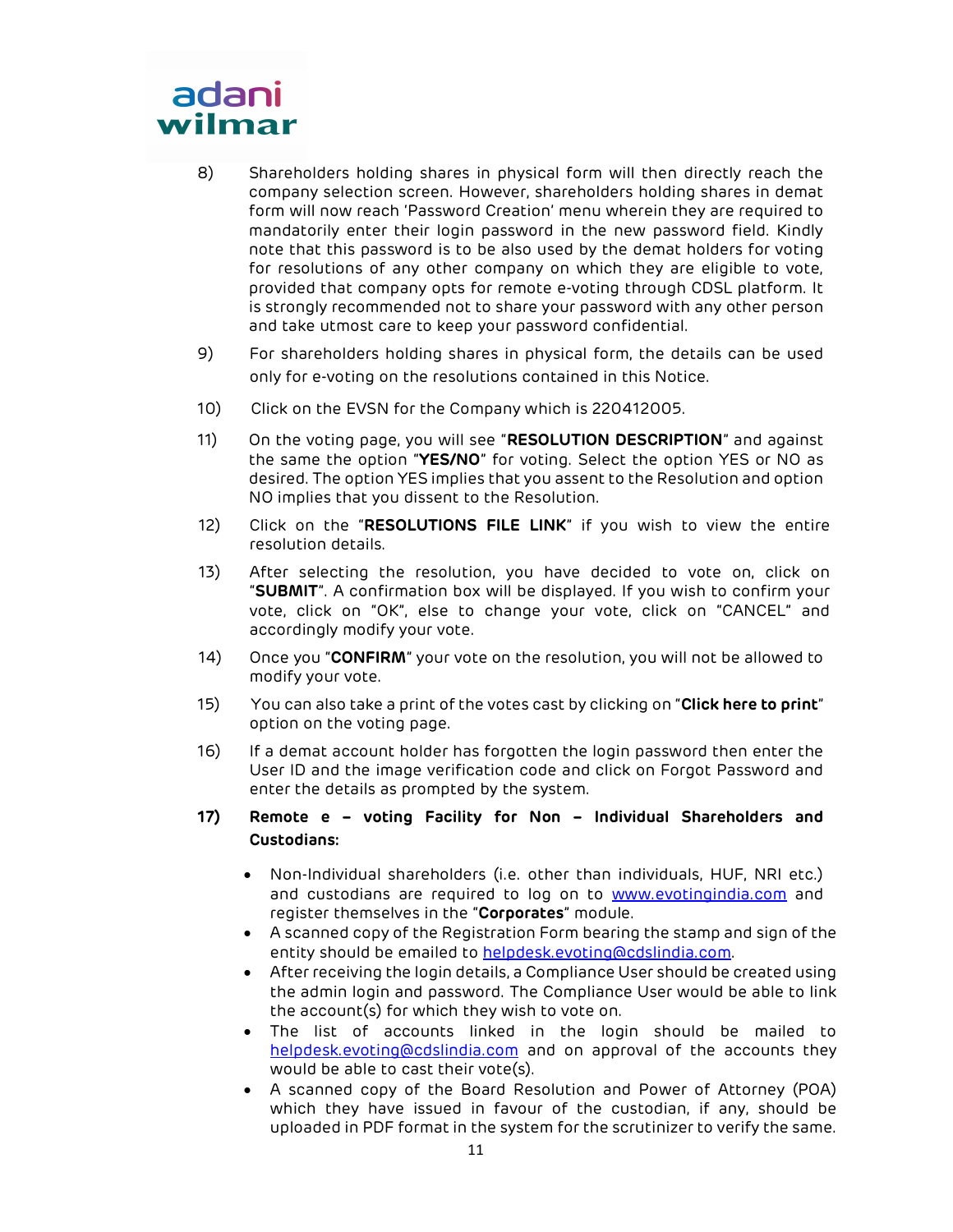# adani wilmar

 Alternatively Non Individual shareholders are required to send the relevant Board Resolution/ Authority letter etc. together with attested specimen signature of the duly authorized signatory who are authorized to vote, to the Scrutinizer at **pcschirag@gmail.com** and to the Company at the e-mail address viz; investor.relations@adaniwilmar.in, if they have voted from individual tab and not uploaded same in the CDSL e-voting system for the scrutinizer to verify the same.

## PROCESS FOR THOSE SHAREHOLDERS WHOSE EMAIL/MOBILE NOS. ARE NOT REGISTERED WITH THE COMPANY/DEPOSITORIES.

1. For Physical shareholders- Please provide necessary details like folio no., name of shareholder, scanned copy of the share certificate (front and back), PAN (self attested scanned copy of PAN card), AADHAR (self attested scanned copy of Aadhar Card) by email to RTA email id rnt.helpdesk@linktime.co.in.

2. For Demat shareholders - Please update your e-mail id and mobile no. with your respective Depository Participant (DP).

3. For Individual Demat shareholders – Please update your e-mail id and mobile no. with your respective DP which is mandatory while e-voting & joining virtual meetings through Depository.

In case you have any queries or issues regarding e-voting, you may refer the Frequently Asked Questions ("FAQs") and e-voting manual available at www.evotingindia.com under help section or write an e-mail to helpdesk.evoting@cdslindia.com.

| Company            | : Mr. Darshil Lakhia<br>Company Secretary and Compliance Officer<br>Adani Wilmar Limited<br>Regd. Office: Fortune House, Near Navrangpura Railway<br>Crossing, Ahmedabad-380 009, Gujarat, India<br>CIN: L15146GJ1999PLC035320<br>Email: investor.relations@adaniwilmar.in |
|--------------------|----------------------------------------------------------------------------------------------------------------------------------------------------------------------------------------------------------------------------------------------------------------------------|
| Registrar and      | Transfer Agent : M/s. Link Intime India Private Limited<br>C-101, 247 Park, L. B. S. Marg, Vikhroli (West),<br>Mumbai 400083.<br>Contact Person: Mr. Jayprakash VP<br>Email: rnt.helpdesk@linkintime.co.in                                                                 |
|                    | <b>E-Voting Agency:</b> Central Depository Services (India) Limited<br>Email: helpdesk.evoting@cdslindia.com<br>Phone: +91-22-22723333/8588                                                                                                                                |
| <b>Scrutinizer</b> | : CS Chirag Shah<br>Practising Company Secretary<br>Email: pcschirag@gmail.com                                                                                                                                                                                             |

#### Contact Details \_\_\_\_\_\_\_\_\_\_\_\_\_\_\_\_\_\_\_\_\_\_\_\_\_\_\_\_\_\_\_\_\_\_\_\_\_\_\_\_\_\_\_\_\_\_\_\_\_\_\_\_\_\_\_\_\_\_\_\_\_\_\_\_\_\_\_\_\_\_\_\_\_\_\_\_\_\_\_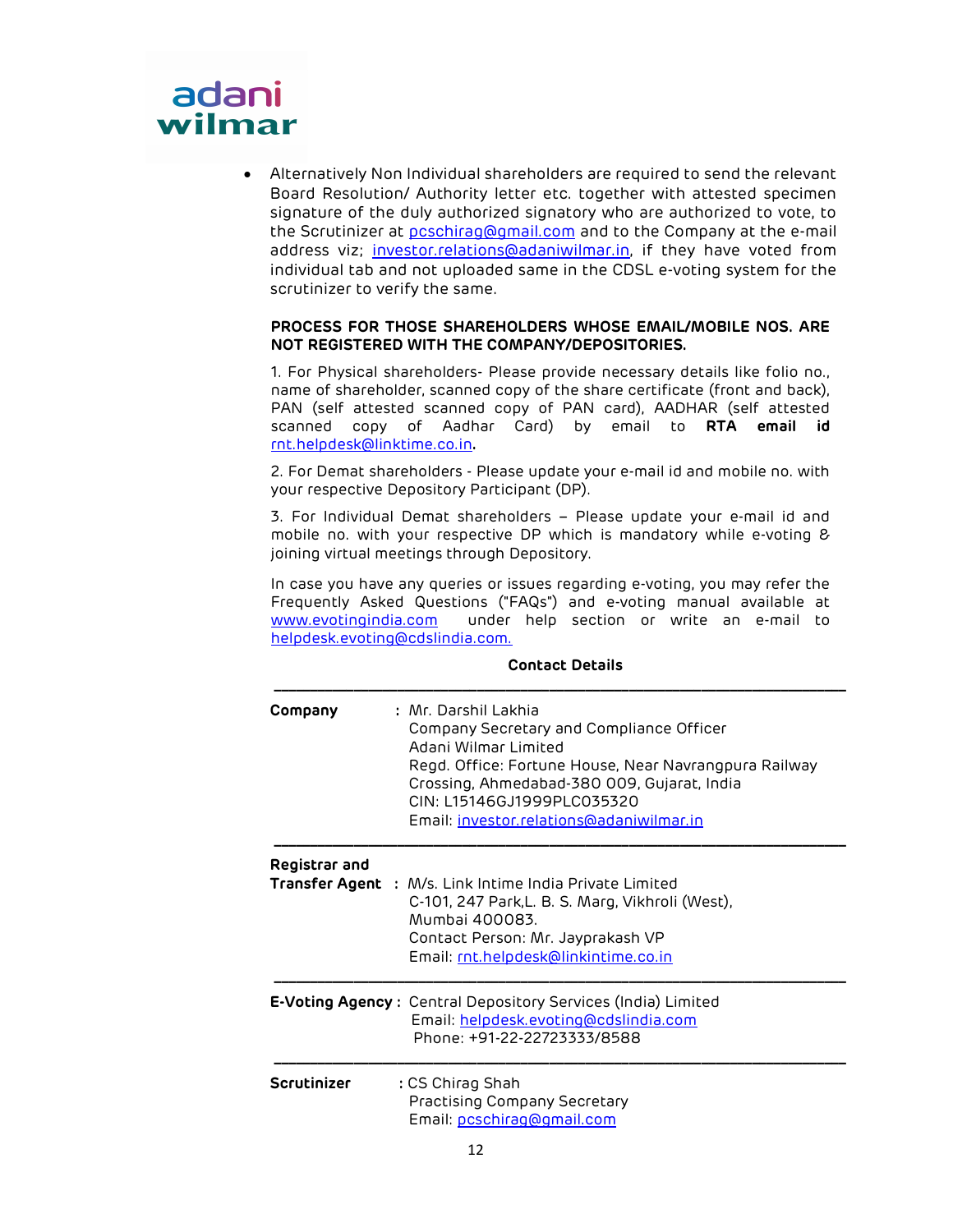

### EXPLANATORY STATEMENT PURSUANT TO SECTION 102 OF THE COMPANIES ACT, 2013 SETTING OUT THE MATERIAL FACTS CONCERNING ITEMS OF SPECIAL BUSINESS:

In terms of the provisions of Section 102 of the Companies Act, 2013, Secretarial Standard on General Meetings (SS-2) and the Securities and Exchange Board of India (Listing Obligations and Disclosure Requirements) Regulations, 2015, the following statement sets out the material facts relating to Item no. 1 and Item no. 2 of this Notice:

## Item No. 1 - To approve Material Related Party Transaction(s) to be entered into during the financial year 2022-2023.

The provisions of the SEBI Listing Regulations, as amended by the Securities and Exchange Board of India (Listing Obligations and Disclosure Requirements) (Sixth Amendment) Regulations, 2021, effective April 1, 2022, mandates prior approval of Members by means of an ordinary resolution for all material related party transactions, even if such transactions are in the ordinary course of business of the concerned company and at an arm's length basis. A transaction with a related party shall be considered as material if the transaction(s) to be entered into individually or taken together with previous transactions during a financial year, exceed(s) ₹ 1,000 crores, or 10% of the annual consolidated turnover as per the last audited financial statements of the listed entity, whichever is lower.

In the financial year 2022-23, the related party transactions as mentioned below, in the aggregate, are expected to cross the applicable materiality thresholds as mentioned above. Accordingly, as per the SEBI Listing Regulations, prior approval of the Members is being sought for all such arrangements / transactions to be undertaken by the Company. All the transactions to be entered into would be in the ordinary course of business of the Company and on an arm's length basis.

The Company, along with its subsidiaries, proposes to enter into transactions with its related party mentioned in Resolution at Item no. 1 of the Notice, during the financial year 2022-2023, as per the terms and conditions as mutually agreed upon between the parties. The Audit Committee of the Company has approved the said related party transactions at its meeting held on February 14, 2022 and has noted that although the proposed related party transactions are in the ordinary course of business of the Company and shall be entered into at an arm's length basis, they may, in aggregate, cross the applicable materiality thresholds as mentioned above.

Accordingly, as per the SEBI Listing Regulations, prior approval of the Members is being sought for all such arrangements / transactions to be undertaken by the Company.

Your Board of Directors considered the same and recommends passing of the resolution contained in Item No. 1 of the accompanying Notice.

Information required under Regulation 23 of SEBI Listing Regulations read with SEBI Circular dated 22nd November, 2021 is provided herewith:

| ۱.   | Name of the Related Party | Wilmar Trading Pte. Ltd.                                                                                             |
|------|---------------------------|----------------------------------------------------------------------------------------------------------------------|
| ii.  | Type of transaction       | Purchase of goods, Sale of goods,<br>Rendering of services and Receiving of<br>services.                             |
| iii. | proposed transaction      | Material terms and particulars of the   Material terms and conditions are<br>based on the contracts which inter alia |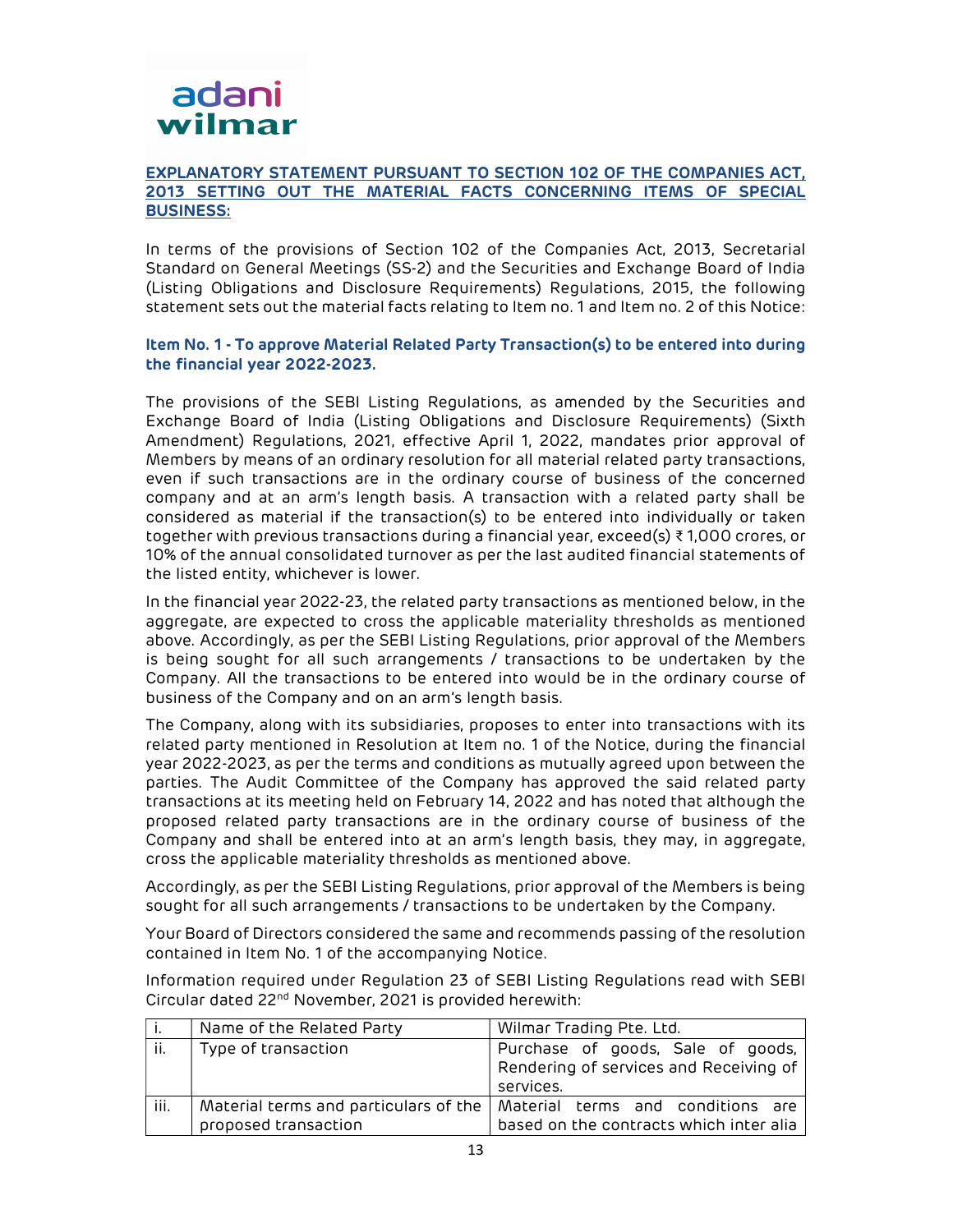

|       |                                                                                                                                                                        | include the rates which are based on<br>prevailing market price and commercial                                                                                                                                                                                                                                                                                                                                                                                                         |
|-------|------------------------------------------------------------------------------------------------------------------------------------------------------------------------|----------------------------------------------------------------------------------------------------------------------------------------------------------------------------------------------------------------------------------------------------------------------------------------------------------------------------------------------------------------------------------------------------------------------------------------------------------------------------------------|
|       |                                                                                                                                                                        | terms as on the date of entering into<br>the contract.                                                                                                                                                                                                                                                                                                                                                                                                                                 |
| iv.   | Nature of Relationship with the<br>Company including nature of its<br>concern or interest (financial<br>or<br>otherwise)                                               | Wholly owned subsidiary of Wilmar<br>International Limited, parent entity of<br>joint venture partner of the Company.                                                                                                                                                                                                                                                                                                                                                                  |
| v.    | Tenure of the proposed transaction                                                                                                                                     | During the financial year 2022-2023                                                                                                                                                                                                                                                                                                                                                                                                                                                    |
| vi.   | Value of the proposed transaction                                                                                                                                      | Not to exceed ₹13,000 Crores.                                                                                                                                                                                                                                                                                                                                                                                                                                                          |
| vii.  | Value of RPT as % of Company's<br>audited<br>consolidated<br>annual<br>turnover of ₹ 37,090 Crores for the<br>financial year 2020-2021.                                | Approximately 35%.<br>The actual value of RPT as % of<br>Company's<br>audited<br>consolidated<br>annual turnover for the F.Y. 2020-21<br>was 11% and for the F.Y. 2021-22 is<br>approximately 19%. The significant %<br>increase in value terms of transaction is<br>primarily attributable to upward price<br>movement of crude palm oil during the<br>last fiscal.                                                                                                                   |
| viii. | If the transaction relates to any<br>loans, inter-corporate<br>deposits,<br>advances or investments made or<br>given by the listed entity or its<br>subsidiary:        |                                                                                                                                                                                                                                                                                                                                                                                                                                                                                        |
|       | (i) Details of financial indebtedness<br>Incurred                                                                                                                      | Not Applicable                                                                                                                                                                                                                                                                                                                                                                                                                                                                         |
|       | (ii) Applicable terms, including<br>covenants, tenure, interest rate<br>and repayment schedule, whether<br>secured or unsecured; if secured,<br>the nature of security | Not Applicable                                                                                                                                                                                                                                                                                                                                                                                                                                                                         |
|       | (iii) the purpose for which the funds<br>will be utilized by the ultimate<br>beneficiary of such funds pursuant<br>to the related party transaction                    | Not Applicable                                                                                                                                                                                                                                                                                                                                                                                                                                                                         |
| ix.   | Justification as to why the RPT is in<br>the interest of the Company.                                                                                                  | Wilmar group is one of the leading agri<br>business groups of Asia and amongst<br>the largest edible oil players of the<br>world. It is also one of the largest<br>producers and exporters of palm oil.<br>The Company gets assured supply<br>guarantee and best quality of oil from<br>Wilmar Trading Pte. Ltd. Palm oil is a<br>major sub segment of edible<br>oil<br>business of the Company. Hence an<br>assurance of continuous and good<br>quality supply<br>is<br>of<br>immense |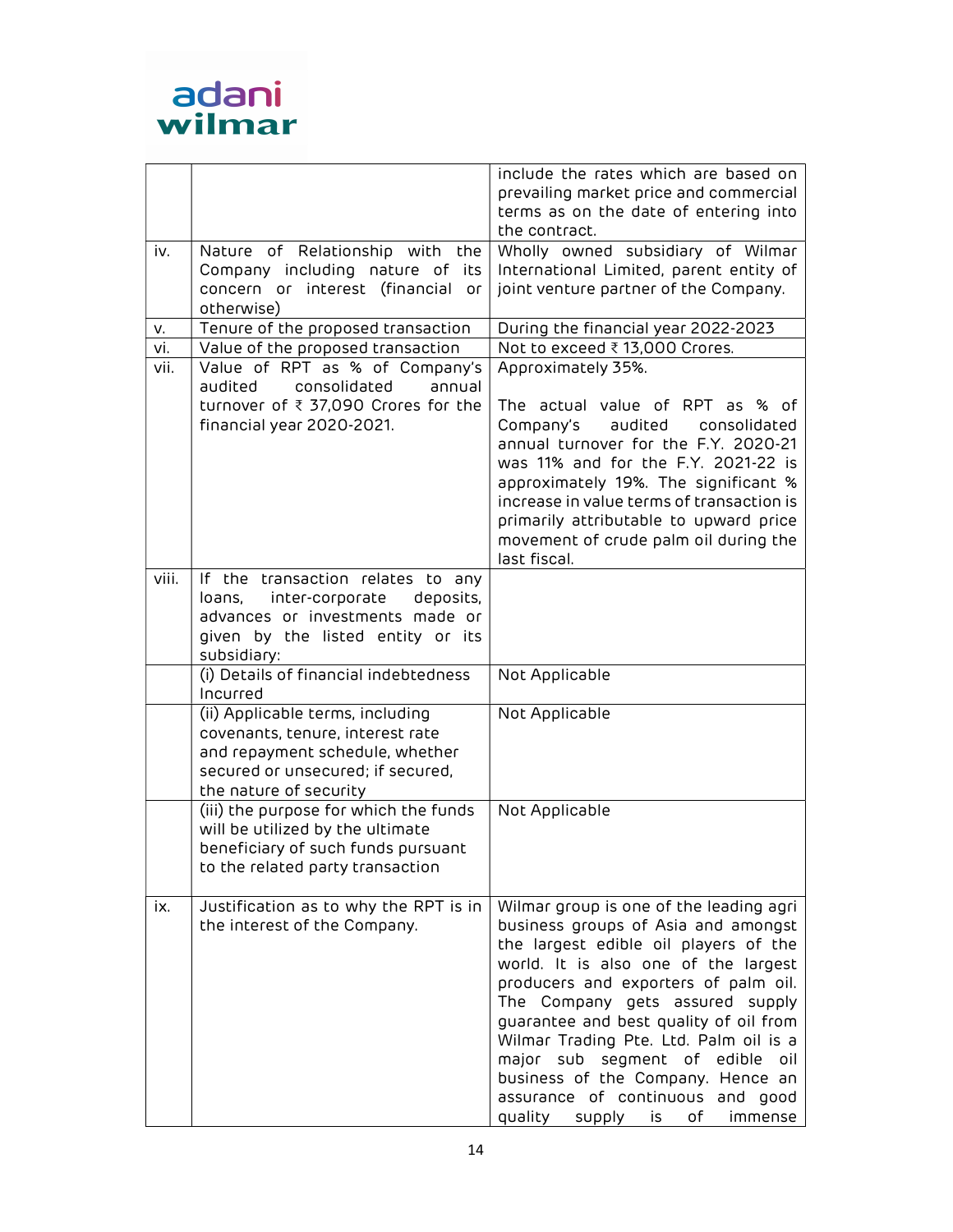

|           |                                                                                                                             | importance to ensure availability of<br>products of the Company in the market.<br>These transactions are in the normal<br>course of business of the Company and<br>at an arms' length basis. |
|-----------|-----------------------------------------------------------------------------------------------------------------------------|----------------------------------------------------------------------------------------------------------------------------------------------------------------------------------------------|
| <b>X.</b> | Copy of the valuation or other<br>external party report, if any such<br>report has been relied upon.                        | Not Applicable                                                                                                                                                                               |
| xi.       | Any other information relevant or Nil<br>important for the members to take a<br>decision on the<br>proposed<br>transaction. |                                                                                                                                                                                              |

The Members may please note that in terms of provisions of the SEBI Listing Regulations, the related parties as defined thereunder (whether such related party(ies) is a party to the aforesaid transactions or not) shall not vote to approve the ordinary resolution at Item No. 1 of the accompanying Postal Ballot Notice.

None of the other Directors, Key Managerial Personnel or their respective relatives, are in any way concerned or interested in the said resolution.

### Item No. 2 – To approve and ratify Article Nos. 102, 115 and 156 of the Articles of Association of the Company.

The Securities and Exchange Board of India ("SEBI") vide its letter dated October 14, 2021 issued its observations on the Draft Red Herring Prospectus ("DRHP") in relation to the Initial Public Offer (IPO) of the Company, whereby the Lead Managers were advised to categorically disclose that pursuant to the Second Amendment and Termination Agreement dated July 30, 2021 to the Shareholders' Agreement entered into between Adani Commodities LLP, Adani Enterprises Limited and Lence Pte. Ltd. ("the Promoters") and the Company, none of the special rights available to the Promoters (except the right to nominate Director/ Chairman and information rights) would survive post the listing of equity shares of the Company.

Further, in accordance with the Second Amendment and Termination Agreement dated July 30, 2021 to the Shareholders' Agreement entered into between the Promoters and the Company, a new set of Articles of Association of the Company was adopted by the Members of the Company at the Extra-Ordinary General Meeting held on July 31, 2021. However, the rights mentioned in Articles 102, 115 and 156 of the Articles of Association of the Company as outlined in the Resolution No. 2 of the Postal Ballot Notice, are subject to such rights being approved by the Members of the Company at the first General Meeting of the Company post listing of Equity Shares on the stock exchanges, in accordance with applicable Law. In view of the above, it is proposed to approve and ratify the special rights as mentioned in Articles 102, 115 and 156 of the Articles of Association of the Company available to the Promoters.

Pursuant to the provisions of the Companies Act, 2013 and the rules framed thereunder, as may be applicable, approval of the Members of the Company by way of a special resolution is required for ratifying and approving the rights as mentioned in the Articles of Association of the Company. The copy of Articles of Association shall be available for inspection by the Members electronically.